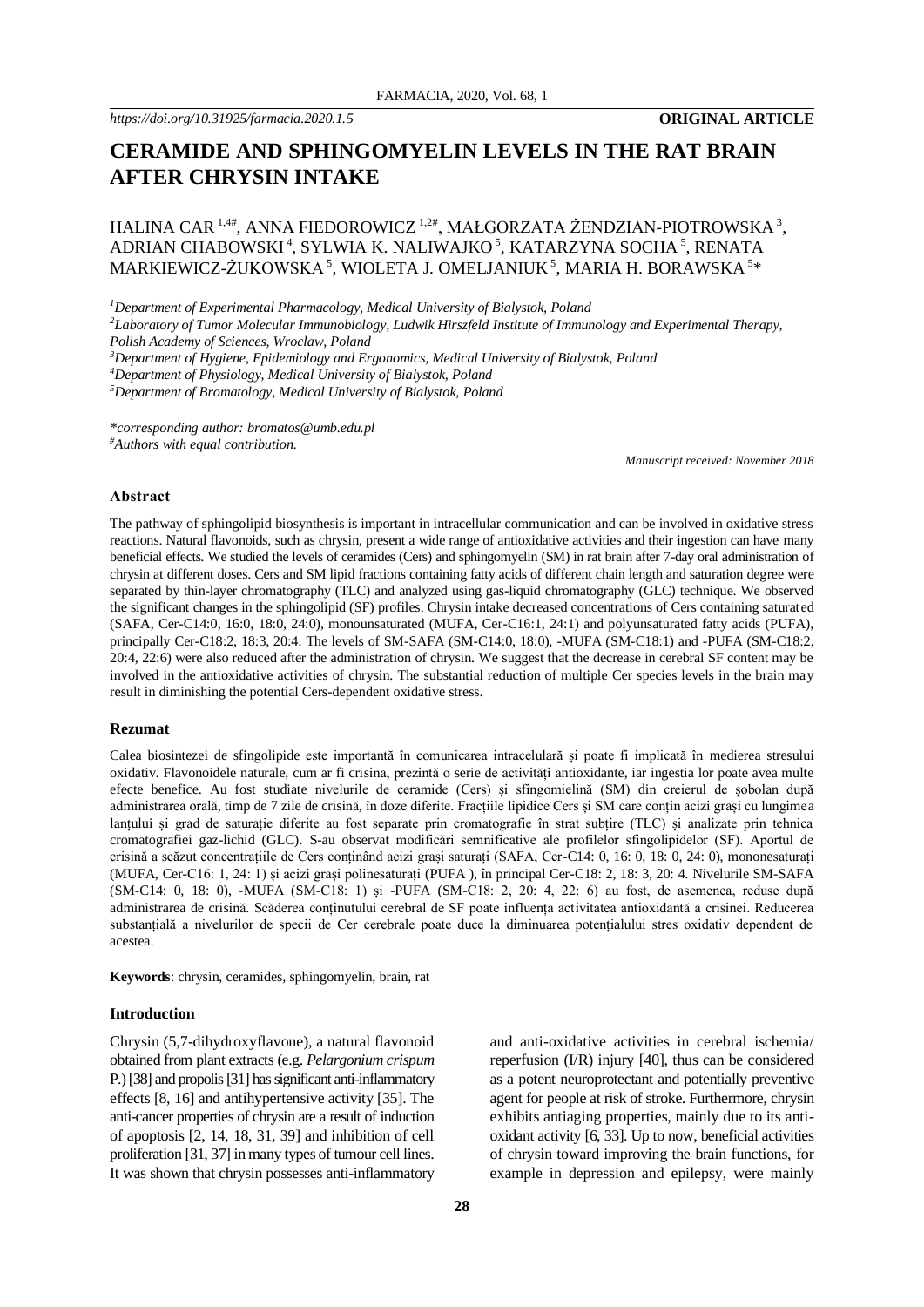described in relation to its antioxidant activity [21]. In studies on mice subjected to chronic unpredictable mild stress, it was found that chrysin showed antidepressive effect on behavioural, neurotrophic and biochemical parameters similar to fluoxetine. The authors suggested that the up-regulation of brainderived neurotropic factor (BDNF) and nerve growth factor (NGF) levels in mice is a possible mechanism involved in anti-depressive action of chrysin [11]. It has been shown that chrysin remarkably alleviates diabetes-associated cognitive decline (DACD), which suggests that oxidative stress is linked with diabetesassociated cognitive deficits [17]. Che *et al*. showed that chrysin analogue has strong inhibitory activities against both prostaglandin  $E_2$  (PGE2) and NO production [7]. Chrysin can prevent age-associated memory loss probably by its free radical scavenger action and modulation of BDNF production, thus chrysin can be used as an anti-aging agent [33]. It was shown that chrysin has a potential for neuroprotection in epilepsy [9] and Parkinson disease [41].

Oxidative stress may induce signal transduction disturbances, because lipid rafts which are part of cell membranes are very sensitive to superoxide molecules. Lipid rafts contain Cers as functional components of cell membrane. Cers belongs to the sphingolipids (SFs) class and they are composed of a fatty acid chain, with a length ranging from C14 to C26 [22] and sphingosine. Cers can be generated by *de novo* synthesis and degradation of SM. The hydrolysis of SM by sphingomyelinases (SMases): acid SMase, neutral SMase and alkaline SMase, to Cers may have an impact on e.g. membrane microdomain function or vesicular trafficking. Integration of extracellular signalling due to receptor clustering in lipid rafts is facilitated by Cers [34]. Cers level disturbances are observed in many pathological situations. An increase in Cers content was demonstrated in the brains of 7 day old mice with ethanol-induced neurodegeneration [28, 29]. In our previous works [5, 10] we showed increased levels of Cers in brains of rats with experimentally induced type 1 diabetes. Accumulation of SM and Cers were detected in spinal cord of Amyotrophic Lateral Sclerosis (ALS) patients and Cu/ZnSOD mutant mice. Increased Cers production was also observed in cerebrospinal fluid (CSF) of people with Alzheimer's disease [13], as well as in astroglial cells in the frontal cortex [30] and white matter lesions in rat model of chronic cerebral ischemia [24].

In the present study, we analysed the changes in Cers and SM profiles in the rat brains after administration of chrysin.

# **Materials and Methods**

#### *Chemicals*

Chrysin (Sigma) dissolved in 1% methylcellulose was administered by gastric cannula at doses of 25 mg/kg body weight (bw), 50 mg/kg bw, 100 mg/kg bw in a volume of 1 mL/kg bw [26], once a day, for seven days. 1% methylcellulose (pH 7.4) as a vehicle was administered by gastric cannula in a volume of 1 mL/kg bw *per* rat.

*Animals*

32 male Wistar Han (Hannover) rats of 130 - 180 g bw were used in the experiments. They were obtained from The Centre of Experimental Medicine, Medical University in Bialystok, Poland. Rats were housed in individually ventilated cages (IVC) system, exposed to 12 h/12 h light/dark cycle beginning at 7.00 h, a temperature of  $22 \pm 2$ °C and 55% relative humidity. Animals were fed standard rat diet and had free access to drinking water. The experiments were performed in accordance with the EU Directive 86/609/EEC and International Guidelines on the Ethical Use of Animals. The Ethics Committee of Medical University in Bialystok, Poland, approved this study [No.1/2010]. *Experimental design*

In order to determine the effect of chrysin on Cers and SM levels, rats  $(n = 32)$  were administered three different doses of chrysin. The control group received 1% methylcellulose as vehicle, whereas experimental groups were fed once a day with chrysin in doses 25 mg/kg bw, 50 mg/kg bw, 100 mg/kg bw for seven consecutive days. The animals' access to food was restricted 12 h prior the chrysin or vehicle administration. Rats from all groups were sacrificed by lethal anaesthesia, their brains were removed and immediately frozen in liquid nitrogen and stored at -80°C until further use. *Analysis of ceramides and sphingomyelin content*

Cers and SM lipid fractions containing fatty acids of different chain length and saturation degree were separated by TLC and analysed using a GLC technique [5, 10]. Briefly, the lipid extraction was performed as described by using Bligh and Dyer's method [3] and subsequently Cers and SM were separated by TLC using different solvents for either Cers and SM. After resolving, the bands corresponding to either Cers or SM were scrapped from a plate and mixed with pentadecanoic acid (Sigma) as an internal standard. Further, SFs were transmethylated in methanol at 100°C for 90 min, in the presence of 14% boron trifluoride (SIGMA). The fatty acid methyl esters were analysed by GLC. The concentrations of fatty acids in either Cers or SM lipid fractions were measured by Hewlett-Packard 5890 Series II system equipped with a double flame ionization detector and Agilent CP-Sil 88 capillary column (100 m, internal diameter of 0.25 mm).

#### *Statistical analysis*

The data were analysed using SPSS for Windows, Version 12.0 using two-way analyses of variance (ANOVA). The differences between groups were determined using Kruskal-Wallis test and Mann-Whitney U test. Results are shown as mean  $\pm$  SD. Data are presented as absolute values (nmol/g of tissue)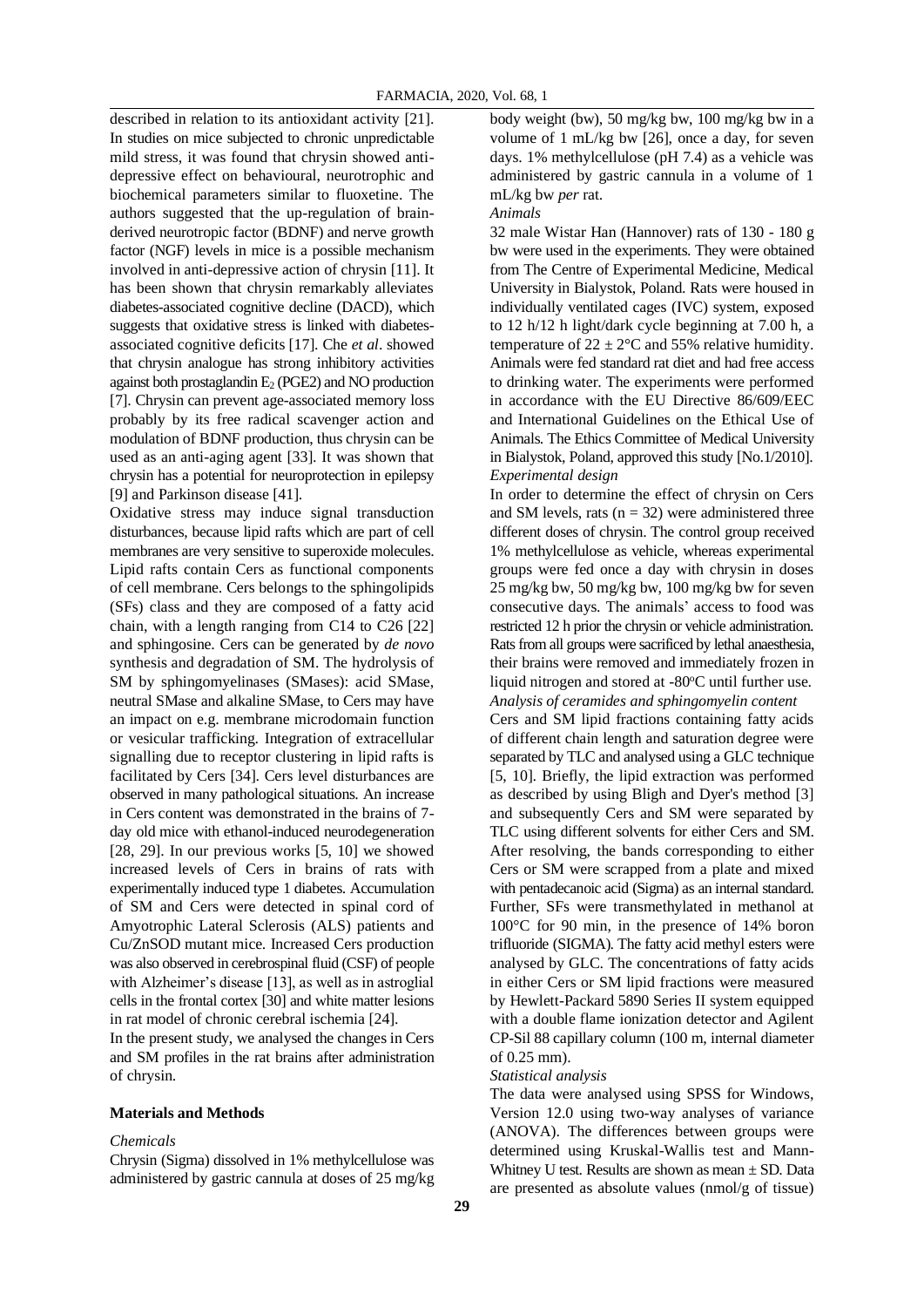or percentage of control;  $p < 0.05$  was considered statistically significant.

# **Results and Discussion**

The percentage of total Cers in cerebral tissue of rats administered with chrysin reached about 60% of control concentrations for all used doses of this flavone. In contrast, the administration of chrysin did not alter significantly the content of total SM in

the brain (Figure 1). Furthermore, we noted that the ingestion of chrysin decreased significantly the amount of all Cers groups (those containing SAFAs, MUFAs and PUFAs) in the brain compared to control, which was observed for all used doses. In contrast, within SM groups, only levels of SM-PUFA were significantly reduced in animal receiving chrysin (Figure 1).



#### **Figure 1.**

Total ceramides and sphingomyelin percentage in the brain of rats treated with chrysin All values represent mean ± SD. \*p < 0.05 or \*\*p < 0.01, *versus* control

Among Cers with SAFAs, the most abundant Cers species in the control rat brain contained palmitic fatty acid (C16:0) and stearic fatty acid (C18:0). Chrysin administered at all doses significantly decreased

Cer-C16:0, Cer-C18:0 and Cer-C24:0 content in rat brains in comparison with controls. It should be noted that concentrations of Cer-C20:0 and Cer-C22:0 were not affected after chrysin administration (Table I).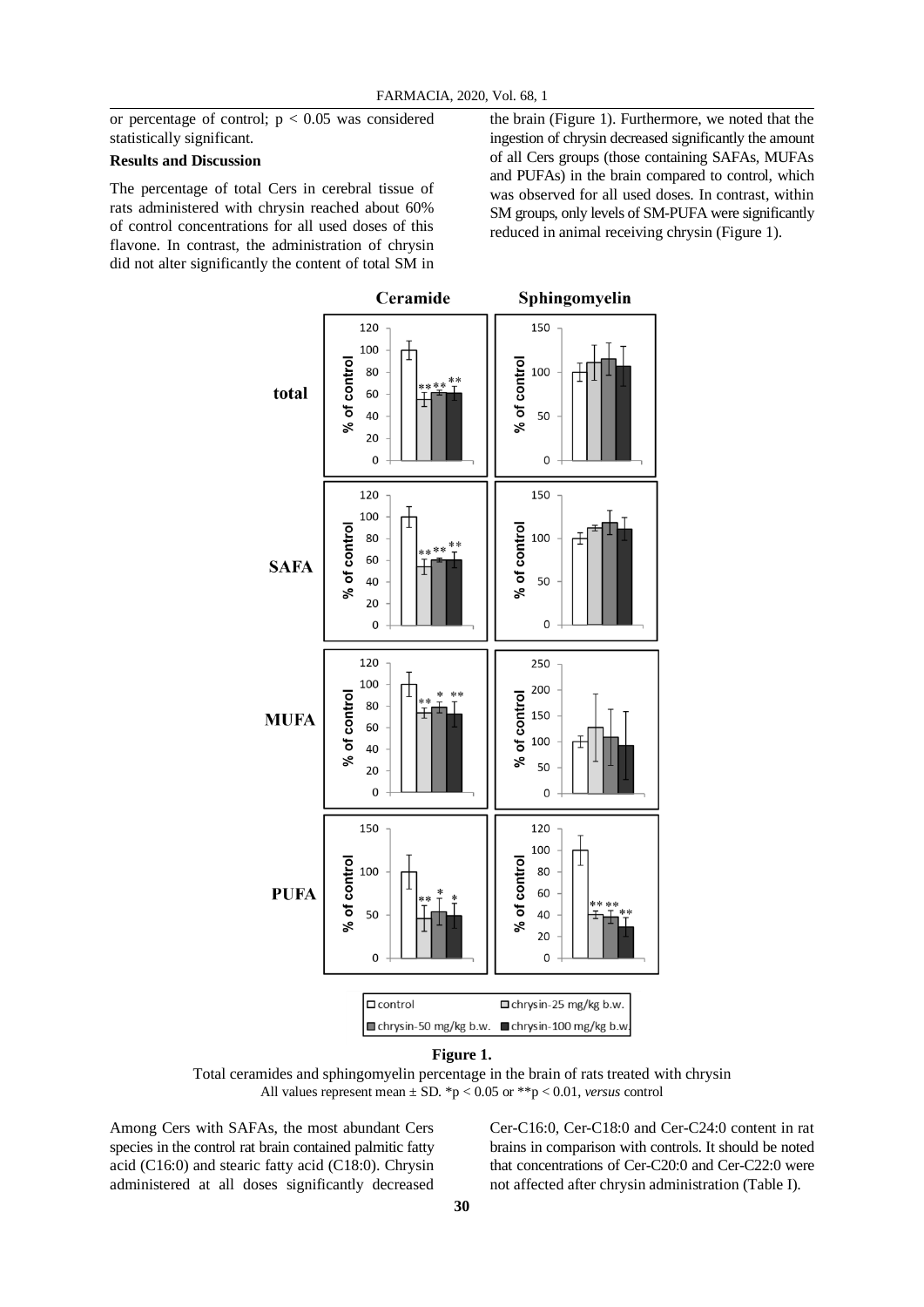**Table I**

| <b>Fatty acid</b>               | <b>Control</b>     | Chrysin 25 mg/kg bw   | Chrysin 50 mg/kg bw   | Chrysin 100 mg/kg bw  |  |  |
|---------------------------------|--------------------|-----------------------|-----------------------|-----------------------|--|--|
| $Cer-SAFA$ (nmol/g tissue)      |                    |                       |                       |                       |  |  |
| C <sub>14:0</sub>               | $16.41 \pm 3.98$   | $12.35 \pm 1.77$      | $9.25 \pm 1.19$ **    | $14.70 \pm 1.48$      |  |  |
| C <sub>16:0</sub>               | $154.20 \pm 14.74$ | $78.98 \pm 9.76$ **   | $83.67 \pm 13.22$ **  | $92.78 \pm 13.34$ **  |  |  |
| C <sub>18:0</sub>               | $324.80 \pm 45.47$ | $170.16 \pm 33.69$ ** | $204.03 \pm 10.63$ ** | $194.20 \pm 30.24$ ** |  |  |
| $C_20:0$                        | $18.18 \pm 5.41$   | $17.82 \pm 2.90$      | $17.64 \pm 3.22$      | $15.65 \pm 1.91$      |  |  |
| $C_22:0$                        | $9.39 \pm 2.19$    | $10.18 \pm 3.05$      | $9.67 \pm 2.77$       | $8.22 \pm 1.03$       |  |  |
| C <sub>24:0</sub>               | $28.91 \pm 5.26$   | $8.79 \pm 1.23$ **    | $8.58 \pm 0.93$ **    | $7.75 \pm 1.12$ **    |  |  |
| $Cer-MUFA$ (nmol/g tissue)      |                    |                       |                       |                       |  |  |
| C <sub>16:1</sub>               | $7.38 \pm 1.08$    | $4.93 \pm 0.34$ **    | $5.34 \pm 0.78$ *     | $4.71 \pm 0.14$ **    |  |  |
| C <sub>18:1</sub>               | $25.31 \pm 4.05$   | $20.77 \pm 2.36$      | $23.97 \pm 3.17$      | $23.53 \pm 4.80$      |  |  |
| C <sub>24:1</sub>               | $22.73 \pm 3.19$   | $15.11 \pm 3.83$ **   | $14.37 \pm 2.83$ **   | $11.92 \pm 1.95$ **   |  |  |
| <b>Cer-PUFA</b> (nmol/g tissue) |                    |                       |                       |                       |  |  |
| C <sub>18:2</sub>               | $2.09 \pm 0.80$    | $1.87 \pm 0.42$       | $2.82 \pm 0.71$ **, * | $3.67 \pm 1.32$ *, *  |  |  |
| C <sub>18:3</sub>               | $9.30 \pm 2.10$    | $2.67 \pm 0.17$ **    | $2.74 \pm 0.71$ **    | $2.35 \pm 0.62$ **    |  |  |
| C20:4                           | $13.02 \pm 3.32$   | $4.22 \pm 2.10$ **    | $5.06 \pm 2.18$ **    | $3.92 \pm 1.79$ **    |  |  |
| C22:6                           | $7.44 \pm 1.90$    | $5.90 \pm 2.23$       | $6.55 \pm 2.45$       | $5.74 \pm 2.32$       |  |  |

Concentration of ceramides containing SAFA, MUFA and PUFA in the brain of rats treated with chrysin

All values represent mean  $\pm$  SD. \* p < 0.05 or \*\* p < 0.01, *versus* control, \* p < 0.05 *versus* chrysin 25 mg/kg bw.

Levels of Cers containing MUFAs, such as palmitoleic acid (C16:1) and nervonic acid (C24:1) were significantly lowered in brain tissues after the intake of all assessed doses of chrysin. The concentrations of Cers with PUFAs (Cer-C18:2, Cer-C18:3, Cer-C20:4) were markedly diminished in the rat brains after chrysin treatment at doses of 50 and respectively 100 mg/kg bw. Also, chrysin administered at a dose of 25 mg/kg bw significantly decreased Cer-C18:3 and Cer-C20:4 content in rat brains in comparison with controls. In turn, levels of Cer-C18:2 in brains of rats that ingested chrysin at a dose of 25 mg/kg bw were lower than those noted when the animals received higher doses of chrysin (Table I). The alterations of SM cerebral content induced by chrysin administration were rather minor. Slight decrements in concentrations of two SM species containing SAFAs, SM-C14:0 and SM-C18:0, were reported when rats were given chrysin at a dose of 50 mg/kg bw. In contrast, all doses of chrysin significantly reduced levels of SM containing oleic acid (C18:1), which belongs to MUFA group (Table II). After the 7-day administration of chrysin at doses of 25 mg/kg bw and 50 mg/kg bw, significant decreases in concentrations SM species containing PUFAs, such: SM-C18:2 and SM-C20:4 were observed in the rat brains. The highest reductions in levels of SM-PUFAs in the brain were reported for SM-C18:2 and SM-C22:6 after administration of chrysin at a dose 100 mg/kg bw (Table II).

### **Table II**

| <b>Fatty</b> acid              | Control              | Chrysin 25 mg/kg bw Chrysin 50 mg/kg bw Chrysin 100 mg/kg bw |                        |                      |  |  |
|--------------------------------|----------------------|--------------------------------------------------------------|------------------------|----------------------|--|--|
| $SM-SAFA$ (nmol/g tissue)      |                      |                                                              |                        |                      |  |  |
| C <sub>14:0</sub>              | $13.83 + 2.72$       | $10.73 + 1.89$                                               | $10.49 + 1.61$ *       | $10.96 \pm 1.38$     |  |  |
| C <sub>16:0</sub>              | $132.74 + 21.58$     | $120.49 \pm 5.53$                                            | $125.24 \pm 14.73$     | $114.21 \pm 22.89$   |  |  |
| C <sub>18:0</sub>              | $1543.97 \pm 133.40$ | $1687.62 \pm 150.51$                                         | $1845.17 \pm 166.43$ * | $1739.24 \pm 239.55$ |  |  |
| $C_20:0$                       | $78.14 \pm 6.41$     | $121.37 \pm 48.67$                                           | $107.42 \pm 45.11$     | $96.65 \pm 27.27$    |  |  |
| C22:0                          | $41.85 + 8.33$       | $74.17 + 46.80$                                              | $58.27 + 35.88$        | $52.63 \pm 26.54$    |  |  |
| C <sub>24:0</sub>              | $69.21 \pm 11.04$    | $92.59 \pm 56.37$                                            | $79.29 \pm 31.44$      | $71.18 \pm 42.04$    |  |  |
| $SM-MUFA$ (nmol/g tissue)      |                      |                                                              |                        |                      |  |  |
| C <sub>16:1</sub>              | $5.02 \pm 1.28$      | $3.62 \pm 0.65$                                              | $4.03 \pm 0.75$        | $3.56 \pm 1.25$      |  |  |
| C <sub>18:1</sub>              | $46.26 \pm 6.51$     | $30.06 \pm 1.30$ **                                          | $30.47 \pm 3.77$ *     | $22.52 \pm 6.08$ **  |  |  |
| C <sub>24:1</sub>              | $105.97 \pm 12.56$   | $166.63 \pm 102.99$                                          | $136.27 \pm 81.32$     | $119.83 \pm 99.01$   |  |  |
| <b>SM-PUFA</b> (nmol/g tissue) |                      |                                                              |                        |                      |  |  |
| C <sub>18:2</sub>              | $46.07 \pm 7.68$     | $3.45 \pm 1.45$ **                                           | $3.42 \pm 1.27$ **     | $2.58 \pm 0.48$ **   |  |  |
| C <sub>18:3</sub>              | $2.85 \pm 0.53$      | $3.22 \pm 0.77$                                              | $3.61 \pm 1.07$        | $3.06 \pm 0.25$      |  |  |
| C20:4                          | $7.37 \pm 0.65$      | $9.33 \pm 0.76$ **                                           | $8.91 \pm 1.17$ *      | $6.35 \pm 3.03$      |  |  |
| C22:6                          | $13.25 \pm 3.16$     | $12.10 \pm 2.36$                                             | $10.71 \pm 1.17$       | $8.11 \pm 3.32$ *    |  |  |

Concentration of sphingomyelin containing SAFA, MUFA and PUFA in the brain of rats treated with chrysin **Fatty acid Control Chrysin 25 mg/kg bw Chrysin 50 mg/kg bw Chrysin 100 mg/kg bw**

All values represent mean  $\pm$  SD. \* p < 0.05 or \*\* p < 0.01 *versus* control.

Oxidative stress is an effect of excessive free-radical production and it is likely implicated as a possible mechanism that involves the initiation and progression of many diseases [25, 27]. Excess of Cers in the brain was observed in various pathological situations [5, 10, 28, 29].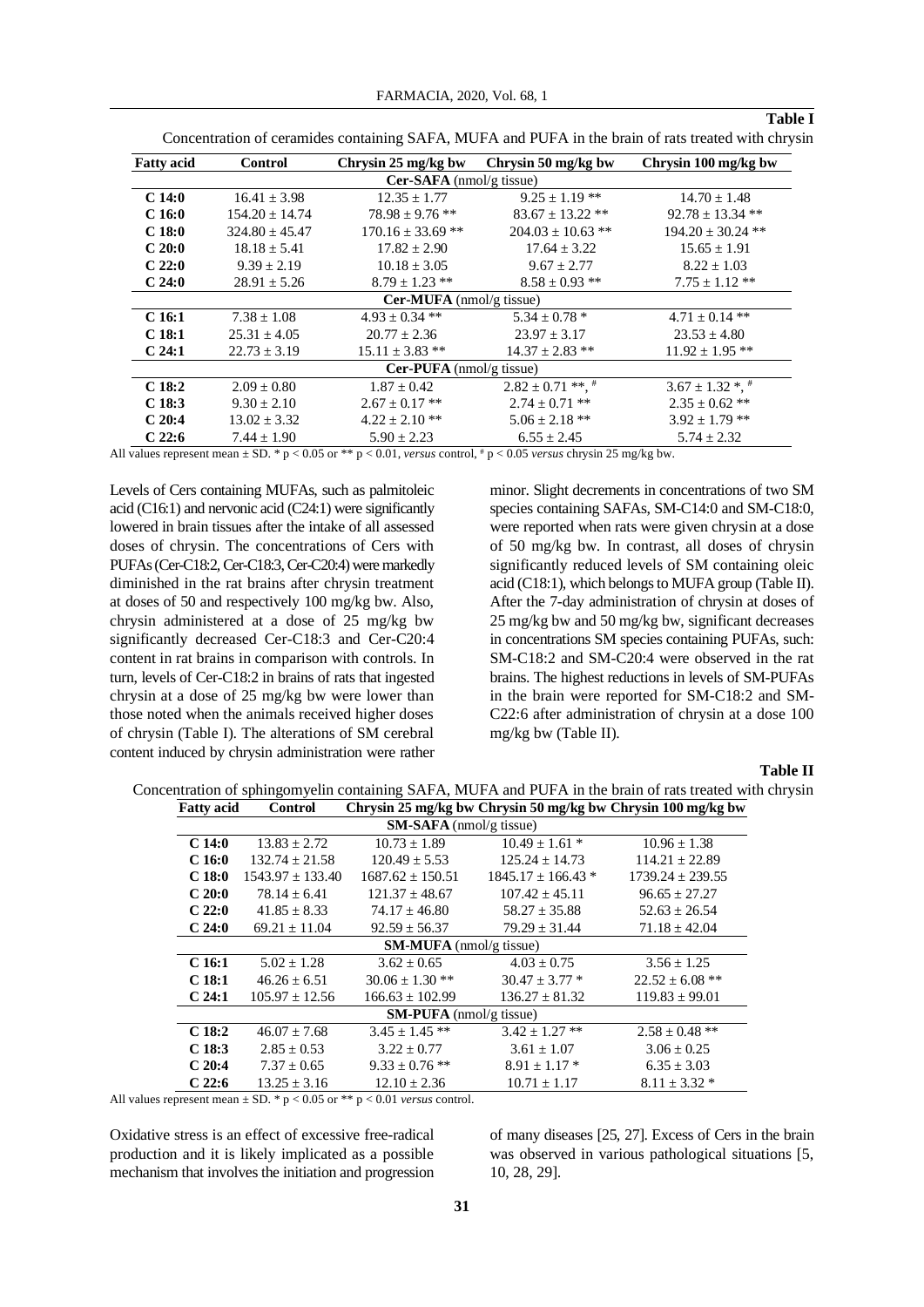Flavonoids can protect the brain from oxidative stress [23]. Chrysin is an important natural plant flavonoid (5,7-dihydroxyflavone) and exerts various pharmacological effects. Several studies demonstrate a positive effect of chrysin on the nervous system. Chrysin given orally at a dose of 400 mg is very quickly absorbed and the peak of plasma chrysin concentration is reached between 30 and 60 minutes [36]. The results of the study by Brown *et al*. 2007 showed anxiolytic effect of chrysin, 30 minutes after intraperitoneal administration at a dose of 2 mg/kg bw in rats and suggested very effective kinetics of this flavonoid in the brain [4].

In our study, we have shown that orally administrated chrysin substantially reduced levels of all studied groups of Cers (those containing SAFAs, MUFAs and PUFAs) in the rat brain, already at the lowest dose used. At the same time, chrysin did not exert considerable effects on the SM-SAFA and SM-MUFA brain content, but significantly decreased the least abundant SM form, PUFA-SM.

Cers were studied most frequently for their roles in cytotoxicity. Since over-produced in the Cers-enriched domains, Cers are able to induce an early response to stress stimuli, which includes ROS generation and induction of oxidative stress [19]. The mutual relationship Cers – oxidative stress is however complicated and is presumably based on the loopback regulation. From one side, accumulation of Cers in the cell leads to production of ROS. On the other hand, ROS by themselves increase Cers levels. Thus, the reduction of tissue ROS content by e.g. antioxidants could also influence the concentrations of Cers. Indeed, it was shown that the inhibition of ROS-producing enzymes resulted in acid sphingomyelinase (ASM) downactivation [19]. Similar effects were observed when antioxidants, such as N-acetylcysteine (NAC) and desferrioxamine were applied [32]. Likewise ASM, neutral sphingomyelinase (NSM) was shown to be inhibited by the antioxidants [1, 20]. In light of those observations, it is not surprising that also chrysin, a strong anti-oxidative agent, modulates Cers levels in the brain, which was found in our work. Focusing on cerebral tissue, which is particularly sensitive to oxidative damage, we postulate that the mechanism of protective activities of antioxidants in the brain can involve the negative regulations of Cers levels. It should be emphasized that the antioxidant intake is common and considered beneficial for the mental condition. Thus, reduction of content of virtually all groups of Cers in healthy brain by chrysin consumption, may act as a sort of preconditioning, which makes neuronal tissue more resistant to prospective stress. Importantly, we found that in contrast to Cers, chrysin did not change significantly the major groups of SM. Consequently, it suggests that chrysin administration does not influence the basic architecture of the cell membranes in the brain. The only exception among

SM forms, which substantially decreased after chrysin consumptions were SM-PUFAs. However, those molecules constitute a tiny population in the neuronal SM content and their decline have rather minor effects on membrane properties. On the other hand, it is well-recognized that polyunsaturated lipids are one of main targets for peroxidation during oxidative insult. Following this line, lowering the SM-PUFAs in cell membrane may enhance its resistance to peroxidation. In summary, the results of our study indicate that the administration of chrysin significantly reduces the amount of Cers containing various fatty acids and SM containing PUFAs in the brain. Unsaturated fatty acids play a number of important functions in the organism, but on the other hand, are more susceptible to oxidation, and therefore oxidative effects [12, 15].

# **Conclusions**

Taken under consideration the present results we can suggest for the first time that chrysin may have a neuroprotective effect against oxidative stress related to changes of content and composition of sphingolipids.

#### **Conflicts of interest**

The authors declare no conflict of interest.

#### **References**

- 1. Bezombes C, de Thonel A, Apostolou A, Louat T, Jaffrézou JP, Laurent G, Quillet-Mary A, Overexpression of protein kinase Czeta confers protection against antileukemic drugs by inhibiting the redox-dependent sphingomyelinase activation. *Mol Pharmacol.*, 2002; 62(6): 1446-1455.
- 2. Bielak-Żmijewska A, The mechanism of resistance to apoptosis in tumor cells. *Kosmos*, 2003; 52(2-3): 157-171, (available in Polish).
- 3. Bligh EG, Dyer WJ, A rapid method of total lipid extraction and purification. *Can J Biochem Physiol.*, 1959; 37(8): 911-917.
- 4. Brown E, Hurd NS, McCall S, Ceremuga TE, Evaluation of the anxiolytic effects of chrysin, a *Passiflora incarnata* extract, in the laboratory rat. *AANA J.*, 2007; 75(5): 333-337.
- 5. Car H, Zendzian-Piotrowska M, Prokopiuk S, Fiedorowicz A, Sadowska A, Kurek K, Sawicka D, Ceramide profiles in the brain of rats with diabetes induced by streptozotocin. *FEBS J.*, 2012; 279: 1943-1952.
- 6. Chakraborty T, Perlot T, Subrahmanyam R, Jani A, Goff PH, Zhang Y, Ivanova I, Alt FW, Sen R, A 220-nucleotide deletion of the intronic enhancer reveals an epigenetic hierarchy in immunoglobulin heavy chain locus activation. *J Exp Med.*, 2009; 206(5): 1019-1027.
- 7. Che H, Lim H, Kim HP, Park H, A chrysin analog exhibited strong inhibitory activities against both PGE2 and NO production. *Eur J Med Chem.*, 2011; 46(9): 4657-4660.
- 8. Cho H, Yun CW, Park WK, Kong JY, Kim KS, Park Y, Lee S, Kim BK, Modulation of the activity of pro-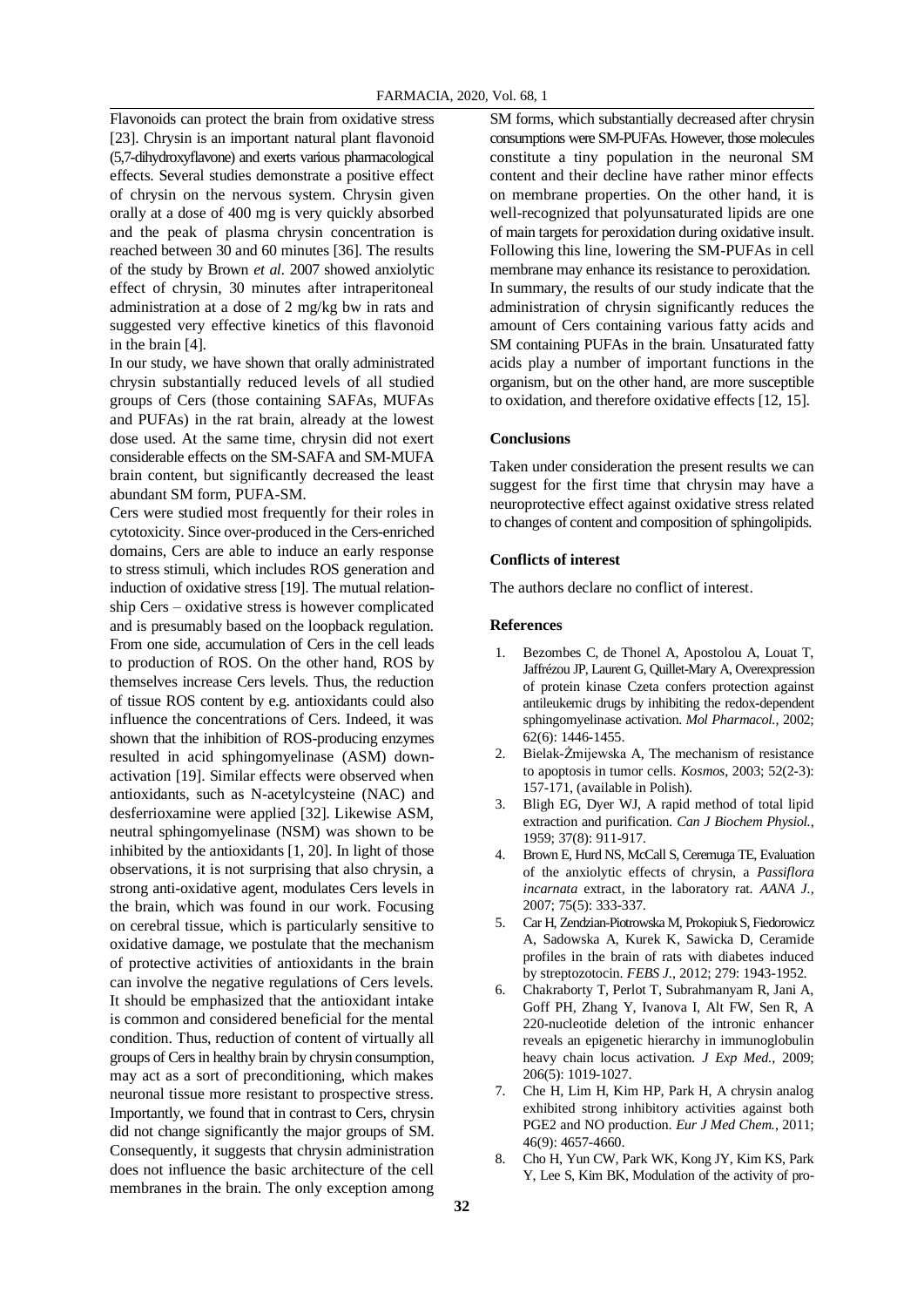inflammatory enzymes, COX-2 and iNOS, by chrysin derivatives. *Pharmacol Res.*, 2004; 49(1): 37-43.

- 9. Diniz TC, Silva JC, de Lima-Saraiva SR, Ribeiro FP, Pacheco AG, de Freitas RM, Quintans-Júnior LJ, Quintans Jde S, Mendes RL, Almeida JR, The role of flavonoids on oxidative stress in epilepsy. *Oxid Med Cell Longev.*, 2015; 2015: 1-9.
- 10. Fiedorowicz A, Prokopiuk S, Żendzian-Piotrowska M, Chabowski A, Car H, Sphingolipid profiles are altered in prefrontal cortex of rats under acute hyperglycemia. *Neuroscience*, 2014; 256: 282-291.
- 11. Filho CB, Jesse CR, Donato F, Giacomeli R, Del Fabbro L, da Silva Antunes M, de Gomes MG, Goes AT, Boeira SP, Prigol M, Souza LC, Chronic unpredictable mild stress decreases BDNF and NGF levels and  $Na(+)$ ,  $K(+)$ -ATPase activity in the hippocampus and prefrontal cortex of mice: antidepressant effect of chrysin. *Neuroscience*, 2015; 289: 367-380.
- 12. Guéraud F, Atalay M, Bresgen N, Cipak A, Eckl PM, Huc L, Jouanin I, Siems W, Uchida K, Chemistry and biochemistry of lipid peroxidation products. *Free Radic Res.*, 2010; 44(10): 1098-1124.
- 13. Haughey NJ, Bandaru VV, Bae M, Mattson MP, Roles for dysfunctional sphingolipid metabolism in Alzheimer's disease neuropathogenesis. *Biochim Biophys Acta.*, 2010; 1801(8): 878-886.
- 14. Izuta H, Shimazawa M, Tazawa S, Araki Y, Mishima S, Hara H, Protective effects of Chinese propolis and its component, chrysin, against neuronal cell death *via* inhibition of mitochondrial apoptosis pathway in SH-SY5Y cells. *J Agric Food Chem.*, 2008; 56(19): 8944-8953.
- 15. Kanner J, Dietary advanced lipid oxidation endproducts are risk factors to human health. *Mol Nutr Food Res.*, 2007; 51(9): 1094-1101.
- 16. Lapidot T, Walker MD, Kanner J, Antioxidant and prooxidant effects of phenolics on pancreatic betacells *in vitro*. *J Agric Food Chem.*, 2002; 50(25): 7220-7225.
- 17. Li R, Zang A, Zhang L, Zhang H, Zhao L, Qi Z, Wang H, Chrysin ameliorates diabetes-associated cognitive deficits in Wistar rats. *Neurol Sci.*, 2014; 35(10): 1527-1532.
- 18. Li X, Huang Q, Ong CN, Yang XF, Shen HM, Chrysin sensitizes tumor necrosis factor-alpha-induced apoptosis in human tumor cells *via* suppression of nuclear factorkappaB. *Cancer Lett.*, 2010; 293(1): 109-116.
- 19. Malaplate-Armand C, Florent-Béchard S, Youssef I, Koziel V, Sponne I, Kriem B, Leininger-Muller B, Olivier JL, Oster T, Soluble oligomers of amyloidbeta peptide induce neuronal apoptosis by activating a cPLA2-dependent sphingomyelinase-ceramide pathway. *Neurobiol Dis.*, 2006; 23(1): 178-189.
- 20. Mansat-de Mas V, Bezombes C, Quillet-Mary A, Bettaïeb A, D'orgeix AD, Laurent G, Jaffrézou JP, Implication of radical oxygen species in ceramide generation, c-Jun N-terminal kinase activation and apoptosis induced by daunorubicin. *Mol Pharmacol.*, 1999; 56(5): 867-874.
- 21. Nabavi SF, Braidy N, Habtemariam S, Orhan IE, Daglia M, Manayi A, Gortzi O, Nabavi SM, Neuroprotective effects of chrysin: From chemistry to medicine. *Neurochem Int.*, 2015; 90: 224-231.
- 22. Novgorodov SA, Gudz TI, Ceramide and mitochondria in ischemia/reperfusion. *J Cardiovasc Pharmacol.*, 2009; 53(3): 198-208.
- 23. Occhiuto F, Palumbo DR, Samperi S, Zangla G, Pino A, De Pasquale R, Circosta C, The isoflavones mixture from *Trifolium pratense* L. protects HCN 1-A neurons from oxidative stress. *Phytother Res.*, 2009; 23(2): 192-196.
- 24. Ohtani R, Tomimoto H, Kondo T, Wakita H, Akiguchi I, Shibasaki H, Okazaki T, Upregulation of ceramide and its regulating mechanism in a rat model of chronic cerebral ischemia. *Brain Res.*, 2004; 1023(1): 31-40.
- 25. Pham-Huy LA, He H, Pham-Huy C, Free radicals, antioxidants in disease and health. *Int J Biomed Sci.*, 2008; 4(2): 89-96.
- 26. Pushpavalli G, Kalaiarasi P, Veeramani C, Pugalendi KV, Effect of chrysin on hepatoprotective and antioxidant status in D-galactosamine-induced hepatitis in rats. *Eur J Pharmacol.*, 2010; 631(1-3): 36-41.
- 27. Rahman K, Studies on free radicals, antioxidants, and co-factors. *Clin Interv Aging.*, 2007; 2(2): 219-236.
- 28. Saito M, Chakraborty G, Hegde M, Ohsie J, Paik SM, Vadasz C, Saito M, Involvement of ceramide in ethanol-induced apoptotic neurodegeneration in the neonatal mouse brain. *J Neurochem.*, 2010; 115(1): 168-177.
- 29. Saito M, Chakraborty G, Mao RF, Wang R, Cooper TB, Vadasz C, Saito M, Ethanol alters lipid profiles and phosphorylation status of AMP-activated protein kinase in the neonatal mouse brain. *J Neurochem.*, 2007; 103(3): 1208-1218.
- 30. Satoi H, Tomimoto H, Ohtani R, Kitano T, Kondo T, Watanabe M, Oka N, Akiguchi I, Furuya S, Hirabayashi Y, Okazaki T, Astroglial expression of ceramide in Alzheimer's disease brains: a role during neuronal apoptosis. *Neuroscience*, 2005; 130(3): 657-666.
- 31. Sawicka D, Car H, Borawska MH, Nikliński J, The anticancer activity of propolis. *Folia Histochem Cytobiol.*, 2012; 50(1): 25-37.
- 32. Scheel-Toellner D, Wang K, Assi LK, Webb PR, Craddock RM, Salmon M, Lord JM, Clustering of death receptors in lipid rafts initiates neutrophil spontaneous apoptosis. *Biochem Soc Trans.*, 2004; 32(Pt.5): 679-681.
- 33. Souza LC, Antunes MS, Filho CB, Del Fabbro L, de Gomes MG, Goes AT, Donato F, Prigol M, Boeira SP, Jesse CR, Flavonoid Chrysin prevents age-related cognitive decline *via* attenuation of oxidative stress and modulation of BDNF levels in aged mouse brain. *Pharmacol Biochem Behav.*, 2015; 134: 22-30.
- 34. van Blitterswijk WJ, van der Luit AH, Veldman RJ, Verheij M, Borst J, Ceramide: second messenger or modulator of membrane structure and dynamics?. *Biochem J.*, 2003; 369: 199-211.
- 35. Villar IC, Jiménez R, Galisteo M, Garcia-Saura MF, Zarzuelo A, Duarte J, Effects of chronic chrysin treatment in spontaneously hypertensive rats. Pla*nta Med.*, 2002; 68(9): 847-850.
- 36. Walle T, Otake Y, Brubaker JA, Walle UK, Halushka PV, Disposition and metabolism of the flavonoid chrysin in normal volunteers. *Br J Clin Pharmacol.*, 2001; 51(2): 143-146.
- 37. Weng MS, Ho YS, Lin JK, Chrysin induces G1 phase cell cycle arrest in C6 glioma cells through inducing